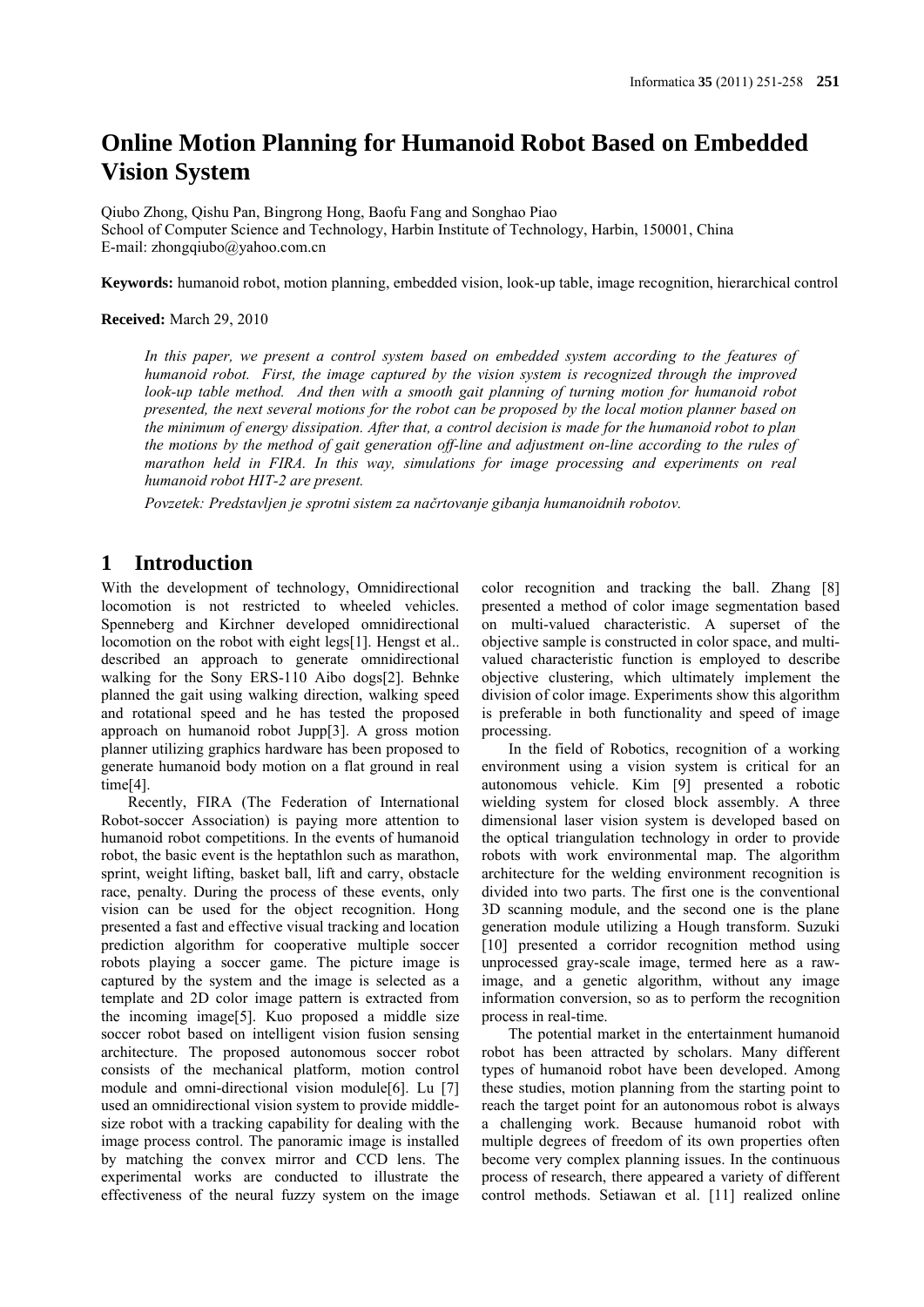control of forward and backward walking by connecting motion patterns generated in advance. Kajita et al. [12] realized generation of online walking pattern applying Three-Dimensional Linear Inverted Pendulum Mode to humanoid type robot. Lim et al. [13] proposed "quasireal-time" walking pattern generation using FFT based dynamically stable motion construction method online.

In this paper, we design a system based on embedded vision for humanoid robot, and present an improved looking-up table algorithm for image recognition. Meanwhile, motion of turning for robot is planned and smoothed. A trajectory of the next steps for robot is generated by the local planner and finally, according to the rules of marathon for humanoid robot in FIRA, a decision is made and experiments on real humanoid robot HIT-2 are shown.

## **2 Design of embedded vision system and image recognition**

#### 2.1 **Structure of vision system**

The entire system adopts principle of hierarchical control and gets the image by the single camera. The information of image is processed in the PDA (Personal Digital Assistant) and the decision system which is also running in the PDA will get the information and other feedback from sensors and then call the motion system executing. The framework of embedded system is described as shown in figure 1.



Figure 1: Picture of framework of embedded vision system.

In Figure 1, the camera named Logitech Pro 5000 is worked as the image sensor, it captures the image for recognition. The PDA gets the image from camera and executes the image recognition. It also runs the decision for motion and gives the orders for motion control system. Motors and others sensors such as tilt sensor are controlled by motion control system. Information exchanges between the PDA and motion control system.

### **2.2 Clustering based on improved variable thresholds seed fill algorithm**

In RGB color space, since the values of R, G, B have a strong correlation, RGB color space is not suitable directly as image processing.

HSI color space is widely used in machine vision research areas [14]. Where HSI respectively represents Hue, Saturation and Intensity. RGB to HSI conversion formulas [15] is a non-linear reversible.

$$
H = \arctan\left(\sqrt{3} (G - B), 2R - G - B\right)
$$
  
\n
$$
I = \frac{R + G + B}{3}
$$
  
\n
$$
S = 1 - \frac{\min(R, G, B)}{I}
$$
 (1)

$$
Th_{sat}(I) = 1.0 - \frac{aI}{255}
$$
 (2)

By equation (1) we can get that the value of hue H is ranged from [0,2 $\pi$ ]; Saturation S represents the depth or purity of a color, whose range is [0,1]. I, the general range of intensity I is [0,255]. In the case of  $S = 0$ , the value of I is growing from 0 and the color is from black to white varying in gray-degree. With the value of saturation S, influence on that pixel by value of hue and intensity can be obtained. By equation (2), we also can get that when the value of s is bigger than  $Th_{sat}( I )$ , the value of H is going to be as the main feature of that pixel and vise verse is the value of I, where *a* is an empirical value.

Clustering method commonly used requires repeated image scanning, which can not meet the real-time requirement based on the embedded vision system. Seed fill algorithm is commonly used in a class of interactive graphics filling algorithm. It can generate all the clustering just scanning the image for once. The most advantages of this algorithm are fast and the ability of filling the region with variable complex boundary.

If the light is uniform and the color of object is purity, the application of this method can be a very good effective recognition. However, if the light is not uniform, the effect of recognition will be worse. Although adjusting the threshold of hue can improve the effect of recognition under this bad situation, if the threshold of hue is changed to lower, only partly object can be recognized or even misrecognition. Vice verse, if the threshold is higher, interference color blocks is going to affect the accuracy of recognition. Therefore, an improved clustering seed fill algorithm based on variable threshold is proposed. In the robot game, target objects are solid. When the algorithm scans the initial pixel of image, lower threshold of hue *Thl* is adopt and when clustering starts, higher threshold of hue *Thh* is used. The numbers of pixels belonging to lower and higher threshold of object are recorded, and the value  $\lambda$  described in equation (3) is used to filter the interference region. If the value  $\lambda$  is lower, this means the number of pixels in the lower threshold is smaller than in the higher threshold, and the probability of result belonging to the interference region is higher. Vice verse,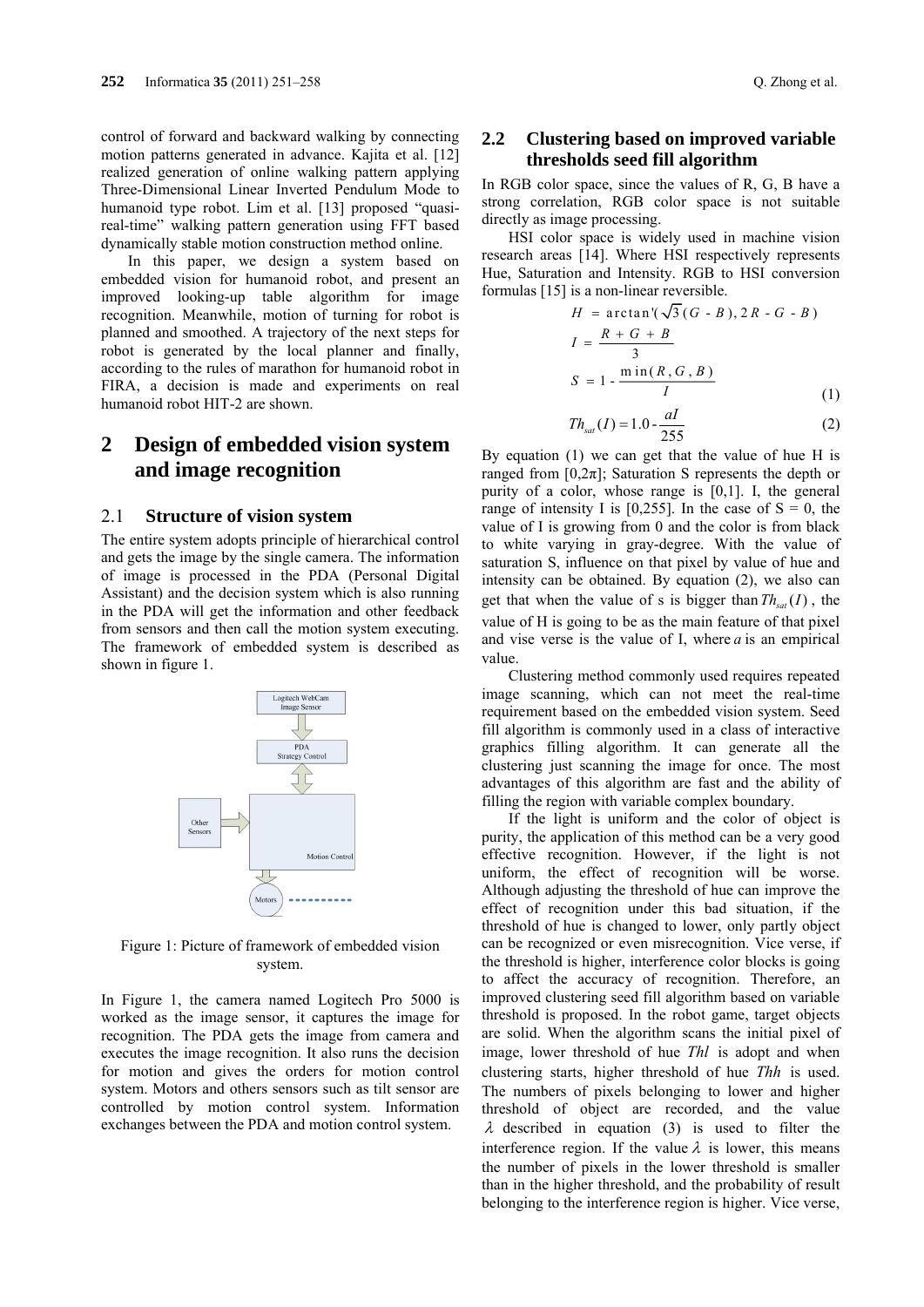if the value  $\lambda$  is higher, this will bring to the higher probability of the object. The value  $\lambda$  can be gotten through experiments described in table 1 bellow.

$$
N_{Thl} \xrightarrow{\text{NumberS}} Thl, \quad N_{Thh} \xrightarrow{\text{NumberS}} Thh; \frac{N_{Thl}}{N_{Thh}} = \lambda \tag{3}
$$

Table 1: The lower bound table of filter algorithm

| Numbers of pixel for | $\lambda$ (Ratio of lower |
|----------------------|---------------------------|
| higher threshold     | threshold)                |
| 20                   | 0.15                      |
| 40                   | 0.25                      |
| 80                   | 0.45                      |
| 160                  | 0.5                       |
| 320                  | 0.5                       |
| 640                  | 0.45                      |
| 1280                 | 0.4                       |
| 2560                 | 0.4                       |
| 5120                 | 0.35                      |
| 10240                | 0.3                       |

### **2.3 Recognition of the colour space based on improved Look-up table**

Suppose the visual system needs to identify the N kinds of different colors, and each kind of color represented by *COLOR<sub>i</sub>* is corresponding to an interval of HSI, which represented as  $\{[HMIN_i, HMAX_i], [SMIN_i, SMAX_i], [MIN_i, MAX_i]\}$ , this equals a 'box' with its length, width and height are  $\Delta H_i$ ,  $\Delta S_i$ ,  $\Delta I_i$  . Where  $\Delta H_i = HMAX_i$  - HMIN;  $\Delta S_i = \frac{SMAX_i - \frac{SMIN_i}{S}$ ,  $\Delta I_i = \frac{IMAX_i - \frac{I}{I}MIN_i}{S}$ . N kinds of colors are corresponding to N 'box'. Clustering of pixels based on color is to judge whether the coordination of every pixel in the color space is just in some 'box'. For instance, if a pixel represented as *Pi* is in

the *BOXi* , *Pi* belongs *COLORi* .Commonly used method of clustering is to compare value of H, S, I for each pixel with N kinds of color corresponding to the HSI interval determining whether in the interval or not. For every pixel, the times of comparison operation for clustering operation need to be  $N \times 6$  integer variables. It is inefficient if the same clustering operation to all the pixels of the color images is implemented, which affect the real-time target recognition. In the HSI color space, hue is one of the biggest variable differences among the various objects. Therefore, the equation of hue is unchanging. When the HSI color cone changes along the radial orientation, its saturation of color changes, the color attributes are the same, but a change in purity, which is by the color cone color, in the outer part of the net is bright comparison with close to the center part being impure, and gradually moving gray. In fact, if the purity of an object is relatively high, only lower bound of saturation is considered to filter out variegated instead of defining the upper bound. Therefore, only value of I is considered to define to prevent from judging by mistake.

By this method, only  $N \times 6$  integer variables need to be comparison for execution of every pixel.

As we known, using look-up table approach can further speed up the clustering speed. This approach adopts operation of array indexes instead of N×4 times comparison operation, which greatly improves the efficiency of computing for clustering algorithm. However, the disadvantage is its too much storage space. According to this problem, an algorithm based on improved look-up table is present to complete the color space clustering.

The use of projection transformation can project the pixels of image in the color space corresponding to the coordinates onto the three axes of color components respectively. Thus, the number of dimensions of clustering an array of look-up table reduced to one dimension. J kinds of color space can be expressed by three arrays of unsigned integers with j-th bit. (HClass[0…255], SClass[0…255], IClass[0…255]). Where array 'HClass, SClass and IClass' represent each value of color respectively. The j-th bit of elements in every array denotes the binarization results of the j-th color. The clustering of pixels is achieved through bitwise AND operation for arrays.

The nature of approach of improved look-up table present in this paper is based on the multi-threshold for color image segmentation. There are two advantages of this approach.

1. By adopting j-th bit of unsigned integers to represent the elements of array, only two times for bitwise AND operation can determine the color category of pixels, which greatly increased the speed.

2. By projecting three-dimensional color space onto a one-dimensional axis, only three one-dimensional arrays can express the color space and predefined color category, which greatly save the memory space.

#### **2.4 Fast goal-find algorithm**

In robot soccer, the goal is horizontally placed, so we can regard the goal as a horizontal rectangle. If the robot is not in the middle of the field, because of the influence of large near far smaller, the goal in the image will be a slight tilted rectangle. Although the goal is tilted, the inclination angle is negligible. In addition, in the current humanoid robot soccer, the ball will not be kicked off the ground. the tilted rectangle will just affect the computation of height, but not affect the computation of width. The goal-finding process is shown in figure 2.



Figure 2. The schematic diagram of rectangle detection.

In this figure, p is seed point, from p cast four rays toward left, right, up and down intersect the boundary at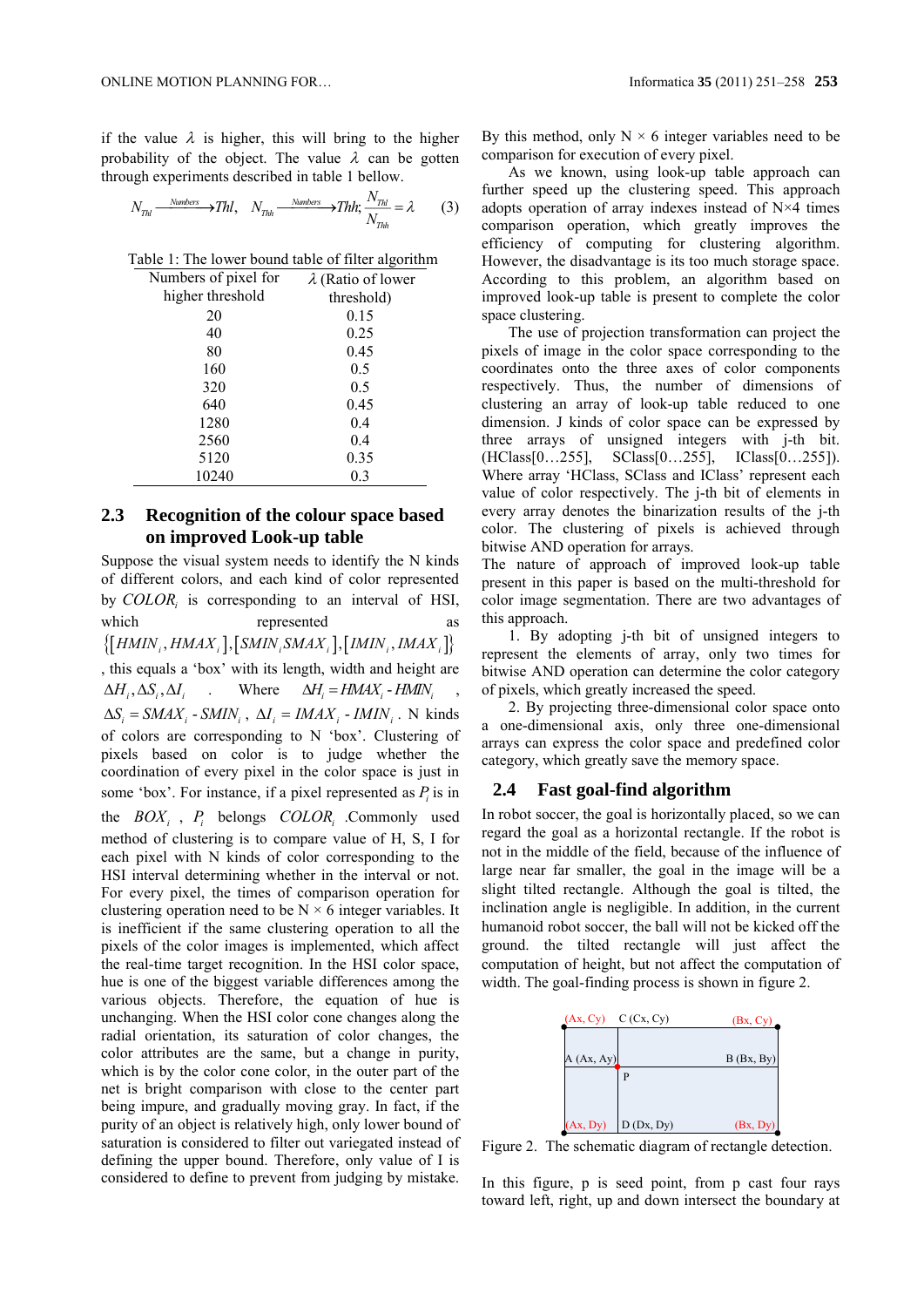A, B, C, and D. Assume that the coordinate of A is (Ax, Ay), the coordinate of B is (Bx, By), the coordinate of C is  $(Cx, Cy)$  and the coordinate of D is  $(Dx, Dy)$ . Using these four coordinates, we can compute the four coordinates of vertex. The coordinate of upper left vertex is (Ax, Cy), the coordinate of lower left vertex is (Ax, Dy), the coordinate of upper right vertex is (Bx, Cy) and the coordinate of lower right vertex is (Bx, Dy). In order to improve the precision and avoid the noise interference, we can cast numbers of rays towards one direction (such as upward side), get many boundary points, we remove the points whose difference are high and compute the mean of coordinates.

## **3 Motion planning for humanoid robot**

#### **3.1 Motion planning for turning**

Assuming the *n*-th location for foot  $\left( p_x^{(n)}, p_y^{(n)} \right)$  can be expressed as shown in equation (4)

$$
\begin{bmatrix} p_x^{(n)} \\ p_y^{n} \end{bmatrix} = \begin{bmatrix} p_x^{(n-1)} + s_x^{(n)} \\ p_y^{(n-1)} - (-1)^n s_y^{(n)} \end{bmatrix}^{[16]}
$$
 (4)

Where  $S_x^{(n)}$  is the step length on forward direction of

humanoid robot, and  $S_y^{(n)}$  is the step length on lateral direction. *n* represents the *n* -th step. When the robot turns, the parameters of its gaits can be described as Figure 3.  $P_i^i(x, y)$   $(i=1,2,3)$  is the location of left of humanoid while  $P_r^i(x, y)$   $(i = 1, 2, 3)$  is the location of right. When the robot walks straight, the angle between left turning foot and the horizontal line  ${}^{S\theta_l^{(1)}}$  should be changed according to the equation (4).



Figure 3: Sketch map of parameters of turning for humanoid robot

From the figure 3, we can get the equation of parameters of turning gait as shown in equation (5)

$$
P_l^n(x) = P_l^{n-1}(x) + \cos(\sum_{i=1}^{n-1} S\theta_l^i) S x_l^{n-1}
$$
  

$$
P_l^n(y) = P_l^{n-1}(y) + \sin(\sum_{i=1}^{n-1} S\theta_l^i) S y_l^{n-1}
$$

$$
P_r^n(x) = P_r^{n-1}(x) + \cos(\sum_{i=1}^{n-1} S\theta_r^i) S x_r^{n-1}
$$
(5)  

$$
P_r^n(y) = P_r^{n-1}(y) + \sin(\sum_{i=1}^{n-1} S\theta_r^i) S y_r^{n-1}
$$

Constraint equation

$$
S_{\text{ymin}} \leq \left( \left( P_l^n(x) - P_r^n(x) \right)^2 + \left( P_l^n(y) - P_r^n(y) \right)^2 \right)^{\frac{1}{2}} \leq S_{\text{ymax}}
$$
\nwhere\n
$$
P_l^n(x) P_l^n(y) \text{ is the location of left foot of humanoid}
$$
\n
$$
P_r^n(x) P_r^n(y) \text{ is the right}
$$
\n
$$
S x_l^{n-1} P_r^n(y) \text{ is the right}
$$
\n
$$
S x_l^{n-1} P_r^n(y) \text{ is the right}
$$
\n
$$
S x_l^{n-1} P_r^n(y) \text{ is the right}
$$
\n
$$
S x_l^{n-1} P_r^{n-1} \text{ is the right}
$$
\n
$$
S x_l^{n-1} P_r^{n-1} \text{ is the right}
$$
\n
$$
S x_l^{n-1} P_r^{n-1} \text{ is the right}
$$
\n
$$
S x_l^{n-1} P_r^{n-1} \text{ is the right}
$$
\n
$$
S x_l^{n-1} P_r^{n-1} \text{ is the right}
$$
\n
$$
S x_l^{n-1} P_r^{n-1} \text{ is the right}
$$
\n
$$
S x_l^{n-1} P_r^{n-1} \text{ is the right}
$$
\n
$$
S x_l^{n-1} P_r^{n-1} \text{ is the right}
$$

#### **3.2 Smoothing for the complex gaits**

The connection of complex gaits is a question worth studying. If the connection failed, the completely complex gaits may fail. To smooth the connection between two gaits, suppose the  $\theta_i$  as the degree of joint in time *i*, so the next degree of joint is  $\theta_{i+1}$ . If the *i* is passed and the time  $i+1$  is coming, so the current degree of joint is  $\theta_{i+1}$ , and the next degree of joint is  $\theta_{i+2}$ . For the smoothly connecting from  $\theta_i$  to  $\theta_{i+1}$ , we adopt the trigonometric function to time difference. Suppose the beginning time is  $T_i$  and the ending time is  $T_{i+1}$ , the transition angle  $\Theta(t)$  and be obtained from the following equations:

$$
\Theta(t) = \theta_i + \frac{\theta_{i+1} - \theta_i}{2} \sin\left(\frac{t - T_i}{T_{i+1} - T_i}\pi\right) \tag{6}
$$

And the angular velocity can be get by equation (7):

$$
\dot{\Theta}(t) = \frac{\theta_{i+1} - \theta_i}{2} \frac{\pi}{T_{i+1} - T_i} \cos\left(\frac{t - T_i}{T_{i+1} - T_i} \pi\right) (7)
$$

Since the  $\Theta(t)$  is derivable between  $T_i$  and  $T_{i+1}$ , the connection curve is smoothing.

#### **3.3 Local motion planner**

We must evaluate the reference trajectory to search for the best one. The reference trajectory, which needs lower energy is better. We give the evaluation function involved the average power  $P_{av}$ , average deviation power  $D_{av}$  and average torque  $P_L$ .

The average power is a key factor for power analysis of motion. Supposing the torques not doing negative work, and absolute value of power is obtained in every moment. The average power  $P_{av}$  with the model of HIT-2 can be obtained by equation (8) as follows:

$$
P_{av} = \frac{1}{T} \sum_{i=1}^{2} \sum_{j=1}^{6} \int_{0}^{T} \left| \tau_{i,j}(t) \cdot \dot{\theta}_{i,j}(t) \right| dt \tag{8}
$$

Where  $\tau$  is the torque of motor,  $\dot{\theta}$  is the angular velocity of the joints.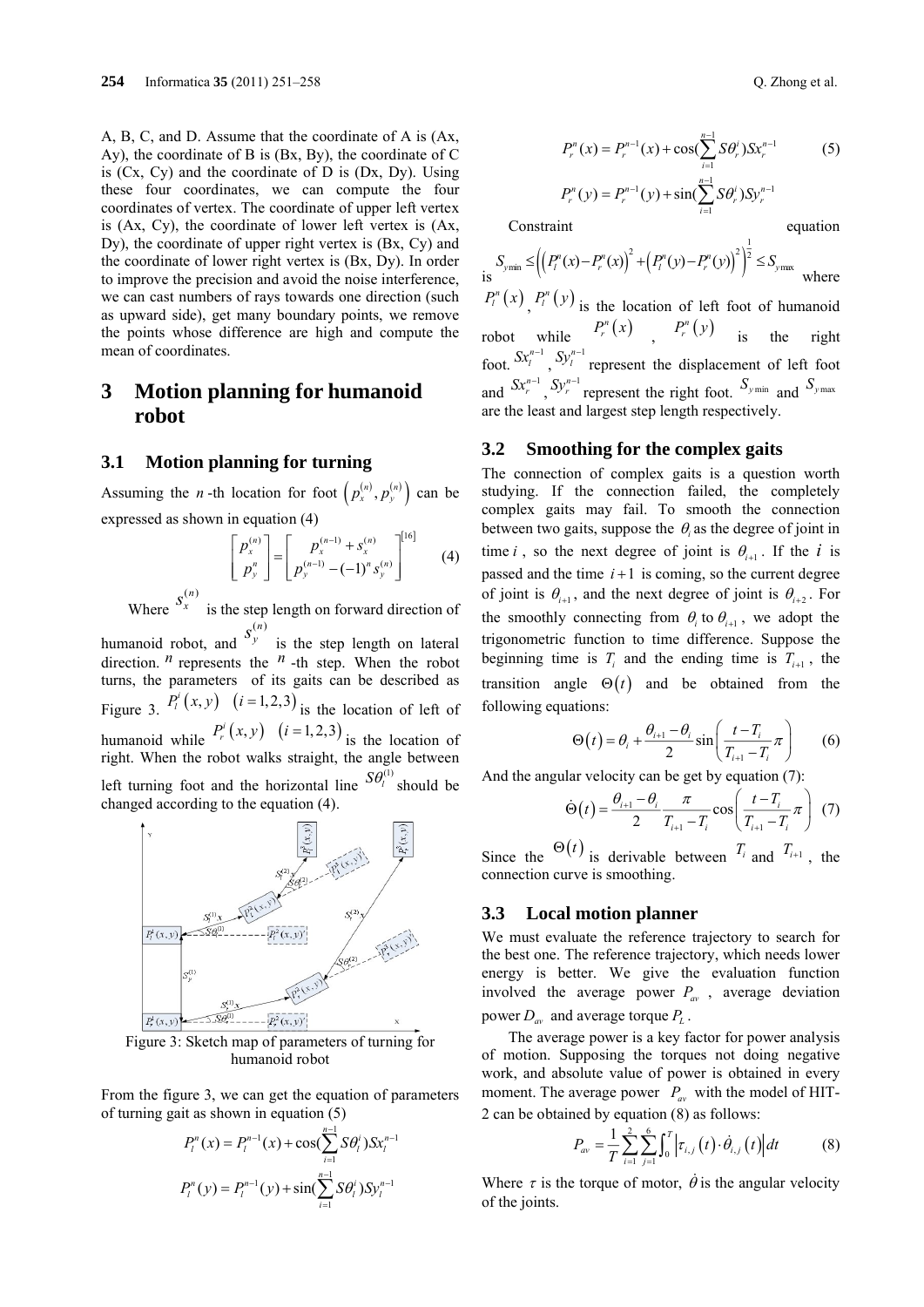Although the  $P_{av}$  is the key factor for optimizing the energy consumed by the robot, during the process of motion, there is a situation that the instantaneous power is approaching infinity, however, the average power may be little. This instantaneous power may damage to the system under some situations. Therefore, according to this situation, another factor to evaluate to the consumed energy should be built, which is the average deviation power  $D_{av}$ . The  $D_{av}$  can be achieved by following equation  $(9)$  and  $(10)$ :

$$
P_i(t) = \sum_{i=1}^{2} \sum_{j=1}^{6} \tau_{i,j}(t) \cdot \dot{\theta}_{i,j}(t)
$$
 (9)

$$
D_{av} = \sqrt{\frac{1}{T} \int_0^T \left( P_i(t) - P_{av} \right)^2 dt}
$$
 (10)

Where  $P_i$  is the instantaneous power of robot.

The average torque  $P_L$  can be get from equation (11):

$$
P_{L} = \frac{1}{T} \sum_{i=1}^{2} \sum_{j=1}^{6} \int_{0}^{T} (\tau_{i,j}(t))^{2} dt
$$
 (11)

Therefore, the total energy consumed equation can be described as followed:

$$
E_{\min} = P_{\text{av}_{\min}} + D_{\text{av}_{\min}} + P_{L_{\min}} \tag{12}
$$

Global scanning an unknown environment using vision will take considerable time, and motion planning for humanoid robot under unknown environment is a complex project. Therefore, we design a local motion planner, which can be defined as finding a feasible locomotion for the next *n* steps based on minimum of energy dissipation using equation (12). We design some basic motions off-line including of forward one-step, backward one-step, left one-step, right one-step, turn right and turn left. These motions, which stored in the motion library of robot are test on the flat floor and executed stably. The local motion planner can use these basic motions for planning the locomotion.

The local motion planner plans the local locomotion via the information of itself and captured by the vision system. A sequence  $M(M_1, M_2, \ldots, M_n)$  composed of basic motions can be gotten according to the trajectory. Let  $M_i(k, t, d, \theta, e)$  denote the basic motion, where  $k$  is the number of motion, *t* represents the time needed to finish the motion, *d* is the distance from the projection of centre of gravity of robot under the former pose to the next pose after finishing this motion,  $\theta$  denotes the shifting angle between the former pose of robot to the next pose completed by this motion, and the *e* means the energy consuming during this motion, which is test by the experiments. The planner can generate a feasible trajectory according to the principle of least energy consumption. First, the planner installs the whole motions  $M_i$  and computes the distance from initial location  $q_{\text{init}}$  and goal location  $q_{\text{goal}}$ . Then, selects the motion by random and execute motion. If the  $q_{goal}$  equals the  $q_r$  obtained from executing the motion, then return a

feasible sequence, else goes back to select another motion. The pseudocode of planning algorithm is described as follows:

Step 1. Install  $M_i$  in  $M$ ,  $D_{goal} \leftarrow Compute(q_{goal}, q_{init})$ Step 2. Select  $M_r \leftarrow Rand(M_r, M); q_r \leftarrow Excel(M_r)$ Step 3.  $D_{gr} \leftarrow Compute(q_{goal}, q_r)$ Step 4. IF  $D_{gr} < D_{goal}$  then Step 5.  $D_{goal} = D_{goal} - d_r$ ,  $E = E + e_r$ , Goto Step 5 Step 6. else Goto Step 2 Step 7. IF  $(q_r = q_{goal})$  then Step 8. Return a feasible sequence of *Mqr* Step 9. else Goto Step 2

The algorithm described above can generate several feasible sequences of motions. The minimum energy consuming of sequence will be selected to execute. Since we select the basic motion in the library by random, the computational complexity will increase exponentially by the increase of basic motions. The local planner just plans the two or three steps next to robot in order to eliminate the time of computing.

When the robot executes the sequence of motions, the information gathered by the vision system and information gained by the tilt sensor can help the robot to adjust its location and keep stable.

The strategy program structure diagram of controlling the motion of robot can be described as in figure 4.



Figure 4: The strategy program structure diagram

Compared to normal dynamic foot planning for humanoid robot [17], the elapsed time in the motion planning presented in this paper is minor. Although normal foot planning can meet the requirement of motion planning for tasks, it is not a real-time planning because of the complex dozens of degree of freedom of humanoid robot. The motion planning algorithm present in this paper can call the basic motions online. Complex motions are designed off line and are stored. Therefore,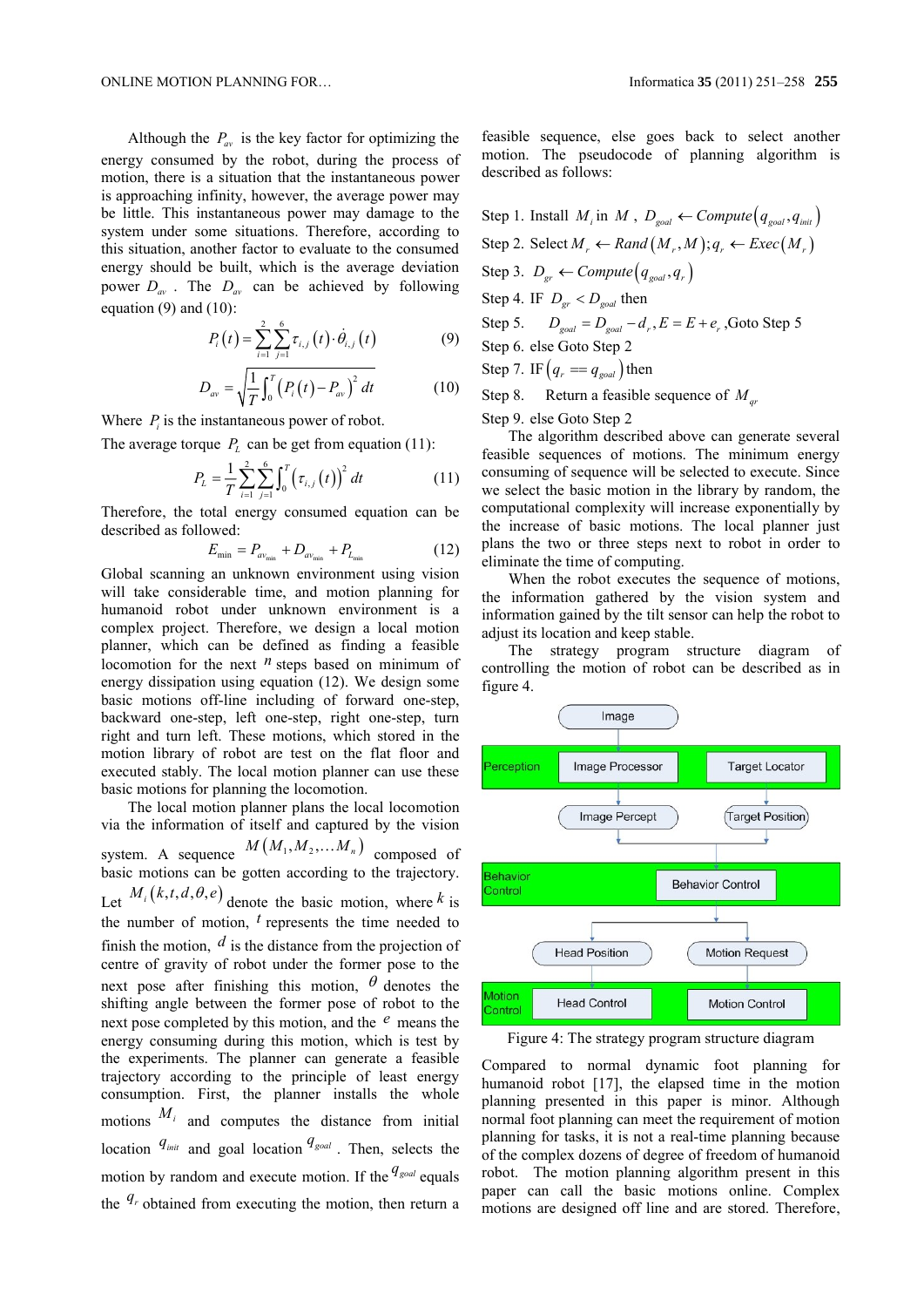the time consumed on foot planning in real-time matches can be greatly saved. Moreover, in this paper, smooth gait planning takes the place of left-right motion, which saves time in the walking process and ensures that the robot can finish the match in a shortest time to get a better result.

#### **3.4 Control decision for marathon**

The aim of marathon held in FIRA is to test the robustness and endurance of humanoid robots. The task is for the robot to track a visible line as quickly as possible. The rules of marathon are that a robot is not allowed to leave the track. A robot is considered to have left the track if the distance between the current position of the robot and the closest point on the centre line to that position is more than 50cm. According to these rules, we have made the decision as follows. The Figure 4 has shown the schematic diagram of control strategy for marathon. Where A, B, C, D, E, F, G are the locations of robot may occur, and d1, d2, d3, d4 mean the vertical distances between the robot to centre of visual line. α1, α2, α3 are the angles between the robot and next two locations.

As shown in Figure 5, the white line is visible for the robot to track. The left of the picture is a straight line while the right is a curve. The robot should walk forward by tracking the line and not be far away from the line. The locations of green circles in the figure 3, which marked R1, R4 and R5, are the ideal for the robot to walk and the red circles, which marked R3, R8 and R9, are not allowed for the rule and should do some adjustments to get close to the visible line. When the locations of robot become yellow circles, which marked R2, R6 and R7 should get some warnings.

With the feedback of vision, the robot can adjust the location online by using the basic motion.



Figure 5: Schematic diagram of control strategy for marathon held in FIRA

The decision is made following according to the rule of marathon:

Step 1. Initialize the vision system and start the robot;

- Step 2. Execute the basic motions generated by the local planner according to the information from vision system;
- Step 3. If the distance d between the center of visible line and the projection of center of gravity of robot is more than 50cm, go to Step 5;
- Step 4. If the visible line is a curve with the judgment of α, go to Step 6;
- Step 5. The robot runs a turning for left or right motion according the shift distance. Go to Step 7;
- Step 6. The robot adopts the curve motion planning and go to Step 3;
- Step 7. Forward motion is executed by the robot;
- Step 8. If the robot touches the finishing line, stop motion is arrived, else go to Step 2

## **4 Simulations and experiments**

The images captured by the vision system are under processing by the method present this paper, which can be finished in a short time. The visible lines included straight and curve are shown in Figure 6 and the results of processing is also shown in the bellow of this figure, where we can conclude that the lines can be easily recognized by the vision system. The color space selected in this paper is HSI, where H means Hue, S means Saturation and the I represents Intensity. The simulation results based on HSI color space are shown in Figure 7. Where (a) and (b) are the H value, (c) and (d) are the S value while (e) and (f) are the I value of line and curve respectively. From the (b) of Figure 5, for instance, vertical axis is the number of pixels corresponding on the Hue value of horizontal axis, and most values of Hue are in the interval of [140,150], therefore, we select 145 for the value of Hue. Experiments for running along the circle are achieved on real humanoid robot HIT-2 and the snapshots of the experiments are shown in Figure 8.



Figure 6: Pictures of effect of recognition for lines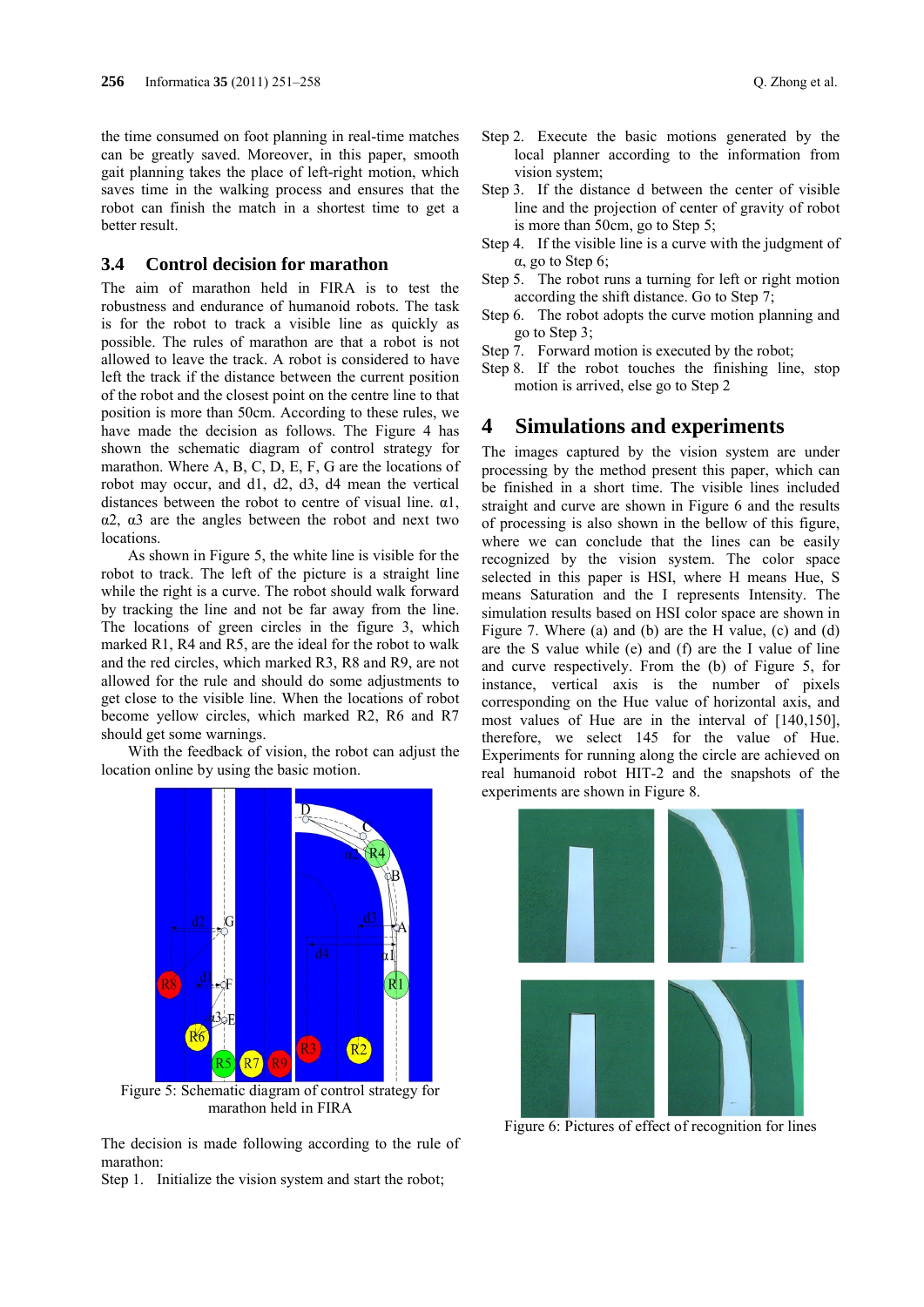#### ONLINE MOTION PLANNING FOR… Informatica **35** (2011) 251–258 **257**



Figure 7: Pictures of results of simulation based on HIS

From the Figure 7, we can know the H value and S value are more concentrated in dealing with recognition of curve than line. And the I value is better in recognition of line than curve.

The experiments are implemented on real humanoid robot HIT-2. The parameters of HIT-2 are list in table 2.

| Table 2: Parameters of HIT-2 |
|------------------------------|
|------------------------------|

| Components        | Parameters             |
|-------------------|------------------------|
| Weight            | 3.53 KG                |
| Height            | 0.45 <sub>M</sub>      |
| Degree of Freedom | 24                     |
| Type of Motor     | <b>HSR-5990TG</b>      |
| Processor         | Acer n300 PDA          |
| Main controller   | C3024                  |
| Camera            | Logitech Pro5000       |
| Other sensors     | Infrared, Tilt sensors |
| Battery           | Li-ion 7.4 V           |

It takes 1 minute and 2 seconds to finish the circle lengthened 6.2 meters. Eight snapshots of every 7



Figure 8: Snapshots of experiments on humanoid robot HIT-2 of running along the circle.

seconds of video are shown respectively, where picture 1, 2 and 6 are the motions of walking straight while picture 3, 4, 5, 7 and 8 denote the motions of walking on curve. All the pictures have shown that the robot can walk along the visual line successfully and quickly.

## **5 Conclusion**

Sports and entertainment humanoid robot has always been the strong development in FIRA, and the key technology of humanoid robots has been applied and developed during the races. In this paper, we designed a humanoid robot based on vision system according to the characters of marathon in FIRA. The information of feedback of vision system could be adopted as the chief sensor information for the decision system. Motion planning for the local environment was achieved by the local motion planner and the decision was made for the marathon.

Using the method present in this paper, it can speed up the process of motion planning during the match. Turing motion is obviously faster than the normal turn left or right motion because it reduces the time consumed for feedback of signal and the balance of robot.

In the future, motion planning in complex environment should be considered and the complex motions for humanoid robot such as step on or step over obstacles will be designed.